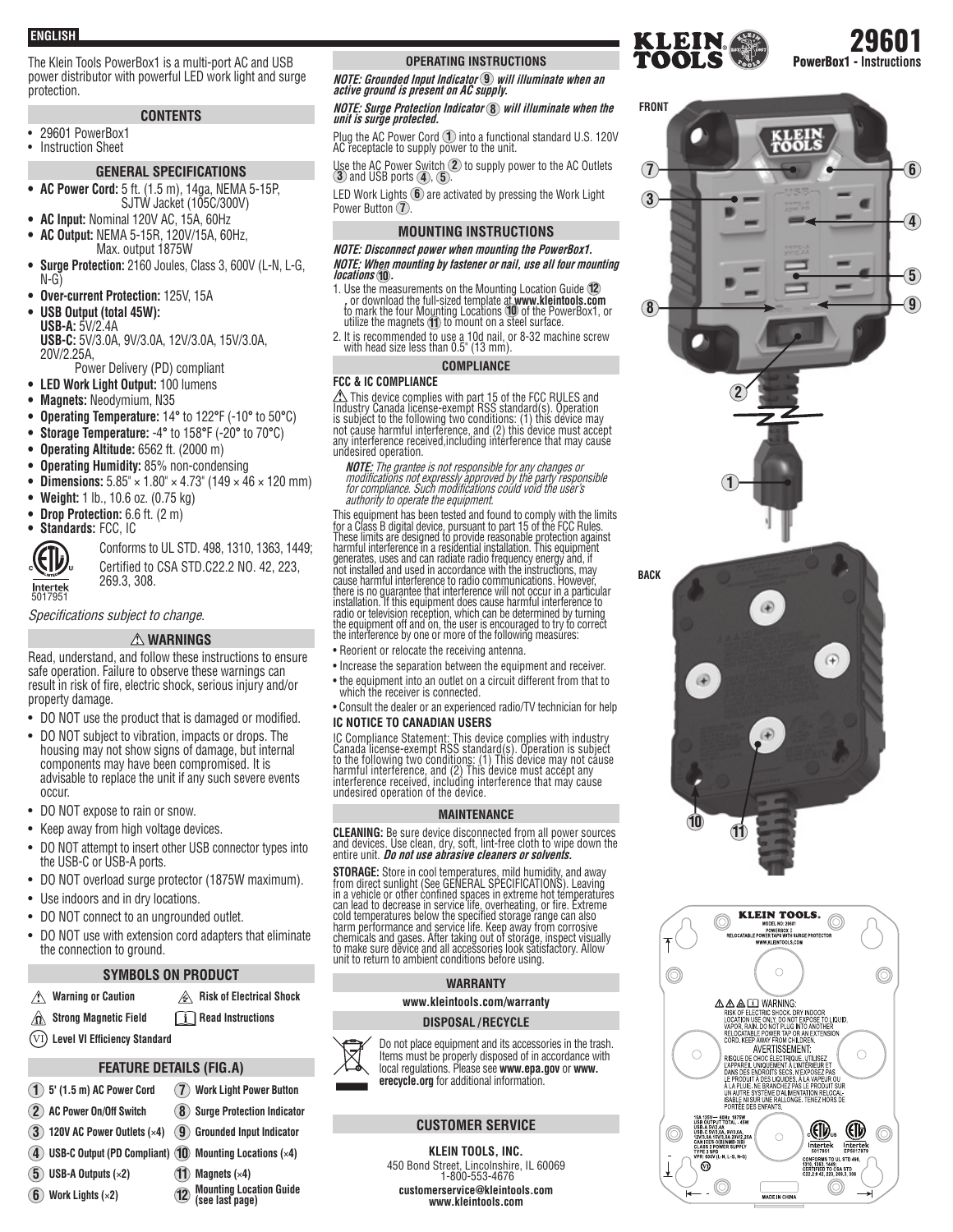## **ESPAÑOL**

El PowerBox1 de Klein Tools es un distribuidor de energía de múltiples puertos<br>CA y USB con una potente luz de trabajo y protección contra sobrevoltaje.

## **CONTENIDO**

• PowerBox1 29601 • Hoja de instrucciones

## **ESPECIFICACIONES GENERALES**

- **Cable de alimentación CA:** 5' (1,5 m), 14 ga, NEMA 5-15P, Revestimiento SJTW (105 C/300 V)
- **Entrada de CA:** 120 V CA nominal, 15 A, 60 Hz
- **Salida de CA:** NEMA 5-15R, 120 V/15 A, 60 Hz, Salida máx. 1875 W
- **Protección contra sobrevoltaje:** 2160 julios, Clase 3, 600 V (L-N, L-G, N-G)
- **Protección contra sobrecorriente:** 120 V, 15 A
- **Salida USB (total 45 W):**
- **USB-A:** 5 V/2,4 A **USB-C:** 5 V/3,0 A, 9 V/3,0 A, 12 V/3,0 A, 15 V/3,0 A, 20 V/2,25 A, cumple con los requisitos de Suministro de energía (PD)
- **Salida de luz de trabajo LED:** 100 lúmenes
- **Imanes:** Neodimio, N35
- **Temperatura de funcionamiento:** 14 a 122 **°**F (-10 a 50 **°**C)
- **Temperatura de almacenamiento:** -4 a 158 **°**F (-20 a 70 **°**C)
- **Altitud de funcionamiento:** 6562' (2000 m)
- **Humedad de funcionamiento:** 85 %, sin condensación
- **Dimensiones:** 5,85" × 1,80" × 4,73" (149 × 46 × 120 mm)
- **Peso:** 1 lb, 10,6 oz (0,75 kg)
- **Protección ante caídas:** 6,6' (2 m)
- **Normas:** FCC, IC



Intertek<br>5017951

Cumple con las normas UL 498, 1310, 1363, 1449; Certificado según las normas CSA STD.C22.2 n.º 42, 223, 269.3, 308.

Especificaciones sujetas a cambios.

#### **ADVERTENCIAS**

Lea, comprenda y siga estas instrucciones para garantizar un funcionamiento seguro. El incumplimiento de estas advertencias puede provocar riesgo de incendio, choque eléctrico, lesiones personales y/o daños materiales graves.

- NO use un producto que esté dañado o haya sido modificado.
- NO lo someta a vibraciones, impactos o caídas. Es posible que la carcasa no muestre señales de daño, pero los componentes internos pueden estar comprometidos. Se recomienda reemplazar la unidad si sufre alguno de estos eventos de gravedad.
- NO lo exponga a la lluvia ni a la nieve.
- Manténgalo lejos de dispositivos de alto voltaje.
- NO intente acoplar otros tipos de conector USB en los puertos USB- C o USB-A.
- NO sobrecargue el protector contra sobrevoltaje (máximo 1875 W).
- Úselo en interiores y en lugares secos.
- NO lo conecte a un tomacorrientes sin conexión a tierra.
- NO lo use con adaptadores de cable de extensión que eliminen la conexión a tierra.

#### **SÍMBOLOS DEL PRODUCTO**

- **Advertencia o precaución Riesgo de choque eléctrico**
- ⚠ **Fuerte campo magnético Lea las instrucciones**
- (VI) **Noma de eficiencia nivel VI**

#### **DETALLES DE LAS CARACTERÍSTICAS (FIG. A)**

| Cable de alimentación CA                                            | Botón de encendido de la                                  |
|---------------------------------------------------------------------|-----------------------------------------------------------|
| de 5' (1,5 m)                                                       | luz de trabajo                                            |
| Interruptor de encendido/                                           | Indicador de la protección                                |
| $\overline{2}$                                                      | $\bf{8}$                                                  |
| apagado CA                                                          | contra sobrevoltaje                                       |
| <b>Tomacorrientes de CA de</b>                                      | Indicador de entrada con                                  |
| 3                                                                   | <b>g</b>                                                  |
| 120 V $(x 4)$                                                       | conexión a tierra                                         |
| Salida USB-C (Cumple con<br>los requisitos de PD)<br>$\overline{4}$ | Orificios de montaje $(x, 4)$                             |
|                                                                     | Imanes $(x 4)$                                            |
| Salidas USB-A $(x 2)$                                               |                                                           |
| 6                                                                   | Guía para los orificios de<br>montaje (ver última página) |
| Luces de trabajo $(x 2)$                                            | (12)                                                      |

## **INSTRUCCIONES DE FUNCIONAMIENTO**

**NOTA: el indicador de entrada con conexión a tierra 9 se iluminará cuando haya conexión a tierra activa en el suministro de CA. NOTA: el indicador de la protección contra sobrevoltaje 8 se iluminará cuando la unidad cuente con protección contra sobrevoltaje.** Conecte el cable de alimentación CA **<sup>1</sup>** en un receptáculo funcional estándar para EE. UU. de 120 V CA para suministrar energía a la unidad.

Use el interruptor de energía CA **<sup>2</sup>** para suministrar energía a los tomacorrientes de CA **<sup>3</sup>** y puertos USB **<sup>4</sup>** , **<sup>5</sup>** . Las luces de trabajo LED (**6**) se activan presionando el botón de<br>encendido de la luz de trabajo (7).

#### **INSTRUCCIONES DE MONTAJE**

**NOTA: desconecte la alimentación eléctrica al montar el PowerBox1. NOTA: al montar usando sujetadores o clavos, use los cuatro orifi cios de montaje 10 .**

1. Use las medidas de la Guía para los orificios de montaje **12 ,** o descargue la plantilla de tamaño real en **www.kleintools.com** para marcar los cuatro orificios de montaje **10** del PowerBox1, o use los imanes **11** para montarlo en una superficie de acero.

2. Se recomienda usar clavos 10d, o tornillos de máquina 8-32 con un tamaño de cabeza inferior a 0,5" (13 mm).

#### **CONFORMIDAD**

#### **CONFORMIDAD CON LA NORMATIVA FCC/IC**

 $\triangle$  Este dispositivo cumple con la Parte 15 de las normas de la FCC y con las normas RSS exentas de licencia de Industry Canada. Su funcionamiento está sujeto a las siguientes dos condiciones: (1) este dispositivo no debe provocar interferencia perjudicial, y (2) este dispositivo debe aceptar cualquier interferencia recibida, incluida la que pueda causar un funcionamiento no deseado.

**NOTA:** el concesionario no es responsable de los cambios o modificaciones no aprobadas expresamente por la parte responsable de hacer cumplir las normas. Dichas modificaciones podrían invalidar la autoridad del usuario para operar el equipo.

Este dispositivo se ha probado y se determinó que cumple con los límites para un dispositivo digital Clase B, según se estipula en la Parte 15 de las normas de la FCC. Estos límites están previstos para brindar protección razonable contra interferencia perjudicial en instalaciones residenciales. Este dispositivo genera, emplea y puede irradiar energía de radiofrecuencia y, si no se lo instala y se lo utiliza de conformidad con las instrucciones, puede causar interferencia perjudicial en las radiocomunicaciones. Sin embargo, no existen garantías de que esa interferencia no se produzca en una instalación en particular. Si este equipo ocasiona interferencia perjudicial en la recepción de radio o televisión, lo que se puede determinar apagando y encendiendo el equipo, se recomienda al usuario que intente corregir la interferencia tomando una o varias de las siguientes medidas:

• Reorientar o reubicar la antena receptora.

- Aumentar la separación entre el equipo y el receptor.
- Conectar el equipo a un tomacorriente de un circuito que no sea aquel al que está conectado el receptor.
- Consultar al distribuidor o a un técnico especializado en radio/televisión

#### **CONFORMIDAD**

#### **NOTIFICACIÓN DE LA IC PARA USUARIOS EN CANADÁ**

Declaración de cumplimiento con las normas de la IC: Este dispositivo cumple con la(s) norma(s) RSS exentas de licencia de Industry Canada. Su funcionamiento está sujeto a las siguientes dos condiciones: (1) este dispositivo no debe provocar interferencia perjudicial, y (2) este dispositivo debe aceptar cualquier interferencia recibida, incluida la que pueda causar un funcionamiento no deseado.

#### **MANTENIMIENTO**

**LIMPIEZA:** asegúrese de que el dispositivo esté desconectado de cualquier fuente o dispositivo. Utilice un paño limpio, seco y suave que no deje pelusas para limpiar toda la unidad. **No utilice solventes ni limpiadores abrasivos.**

**ALMACENAMIENTO:** Almacénelo en un ambiente fresco, con humedad leve, y lejos de la luz solar directa (ver ESPECIFICACIONES GENERALES). Si lo deja en un vehículo o en otros espacios reducidos bajo temperaturas extremadamente altas, se puede reducir su vida útil, provocar sobrecalentamiento o un incendio. Las temperaturas extremadamente frías, por debajo del rango de almacenamiento especificado también pueden afectar el rendimiento y la vida útil. Manténgalo alejado de gases y sustancias químicas corrosivas. Después de retirarlo del almacenamiento, inspeccione visualmente el dispositivo para asegurarse de que su apariencia y la de todos sus accesorios es correcta. Permita que la unidad regrese a condiciones ambiente antes de utilizarla.

#### **GARANTÍA**

#### **www.kleintools.com/warranty**

#### **ELIMINACIÓN/RECICLAJE**



## **SERVICIO AL CLIENTE**

**KLEIN TOOLS, INC.**  450 Bond Street, Lincolnshire, IL 60069 1-800-553-4676 **customerservice@kleintools.com www.kleintools.com**







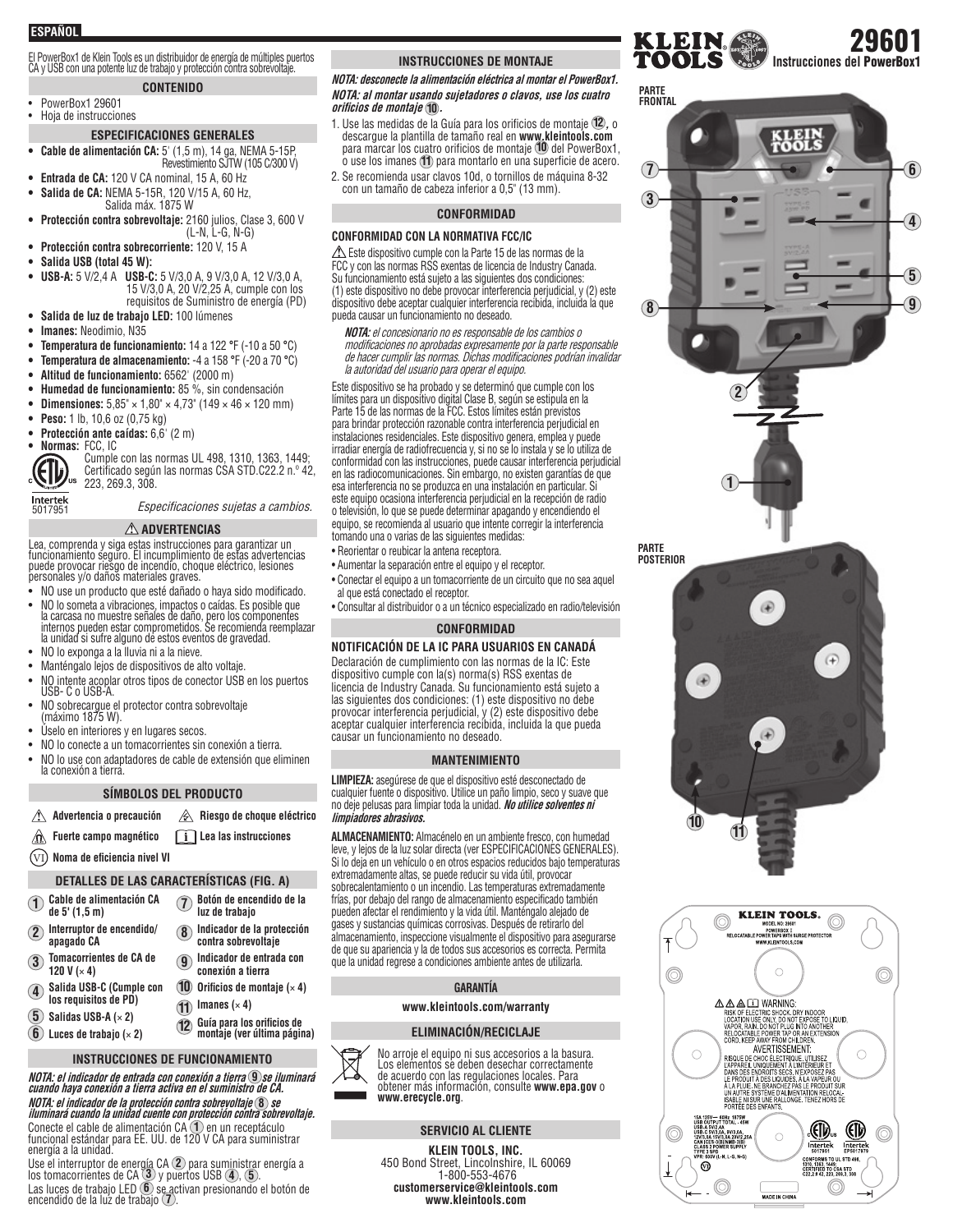**FRANÇAIS**

La PowerBox1 de Klein Tools est un distributeur d'alimentation doté de plusieurs prises c.a. et sorties USB, de puissantes lampes de travail à DEL et d'une protection contre les surtensions.

## **CONTENU**

• PowerBox1 29601 • Feuillet d'instructions

#### **CARACTÉRISTIQUES GÉNÉRALES**

- **Cordon d'alimentation c.a. :** 1,5 m (5 pi), calibre 14, NEMA 5-15P, gaine SJTW (105 C/300 V)
- **Entrée c.a. :** 120 V c.a. nominale, 15 A, 60 Hz
- **Sortie c.a. :** NEMA 5-15R, 120 V/15 A, 60 Hz, puissance de sortie max. de 1875 W
- **Protection contre les surtensions :** 2160 J, classe 3, 600 V (L-N, L-T, N-T)
- **Protection contre les surintensités :** 125 V, 15 A **• Sorties USB (45 W au total) : USB-A :** 5 V/2,4 A, **USB-C :** 5 V/3,0 A, 9 V/3,0 A, 12 V/3,0 A, 15 V/3,0 A, 20 V/2,25 A, type Power Delivery
- **Lampes de travail à DEL :** 100 lumens
- **Aimants :** Néodyme, N35
- **Température de fonctionnement :** -10 **°**C à 50 **°**C (14 **°**F à 122 **°**F)
- **Température d'entreposage :** -20 **°**C à 70 **°**C (-4 **°**F à 158 **°**F)
- **Altitude de fonctionnement :** 2000 m (6562 pi)
- **Humidité de fonctionnement :** 85 % sans condensation
- **Dimensions :**  $149 \times 46 \times 120$  mm  $(5,85 \times 1,80 \times 4,73$  po)
- 
- **Poids :** 0,75 kg (1 lb, 10,6 oz)<br> **Protection contre les chutes :** 2 m (6,6 pi)
- 
- **Protection contre les chutes :** 2 m (6,6 pi)<br>• **Normes :** FCC, IC<br>**Certifié conforme aux normes CSA C22.2 n° 42,**<br>**Certifié conforme aux normes CSA C22.2 n° 42,**  $\left(\begin{matrix} \bullet & \bullet & \bullet & \bullet \\ \bullet & \bullet & \bullet & \bullet & \bullet \\ \bullet & \bullet & \bullet & \bullet & \bullet \\ \bullet & \bullet & \bullet & \bullet & \bullet \end{matrix}\right)$

Intertek<br>5017951

## Les caractéristiques techniques peuvent faire l'objet de modifications.

 **AVERTISSEMENTS**

Veuillez lire, comprendre et suivre ces instructions afin de garantir une utilisation sécuritaire de l'appareil. Le non-respect de ces avertissements peut entraîner un risque d'incendie, de choc électrique, de blessures graves ou de dommages matériels.

- N'UTILISEZ PAS le produit s'il est endommagé ou modifié.
- N'EXPOSEZ PAS l'appareil à des vibrations, à des chocs ou<br>à des chutes. Le boîtier pourrait sembler intact même si les<br>composants internes sont endommagés. Il est recommandé<br>de remplacer l'appareil s'il est soumis à de t
- N'EXPOSEZ PAS l'appareil à la pluie ou à la neige.
- Conservez l'appareil à l'écart de tout équipement électrique à haute tension.
- N'ESSAYEZ PAS d'insérer d'autres types de connecteurs USB dans les ports USB-A et USB-C.
- NE SURCHARGEZ PAS le parasurtenseur (1875 W au maximum).
- 
- Utilisez l'appareil à l'intérieur et dans des endroits secs.
- NE BRANCHEZ PAS l'appareil à une prise non mise à la terre. • N'UTILISEZ PAS l'appareil avec des adaptateurs de rallonge qui éliminent le branchement à la terre.

#### **SYMBOLES SUR LE PRODUIT**

- **Avertissement ou mise en garde Risque de choc électrique** ⚠
- **Champ magnétique puissant Lire les instructions** ⚠
- $\widehat{\text{V1}}$  Norme d'efficacité de niveau VI

#### **CARACTÉRISTIQUES DÉTAILLÉES (FIG. A)**

| Cordon d'alimentation c.a.<br>de 1,5 m (5 pi) | Bouton marche/arrêt des<br>lampes de travail                                  |
|-----------------------------------------------|-------------------------------------------------------------------------------|
| Bouton marche/arrêt de<br>l'alimentation c.a. | Indicateur de protection<br>contre les surtensions<br>$\overline{\mathbf{8}}$ |
| Prises c.a. de 120 V $(x4)$                   | Indicateur d'entrée de mise<br>Q                                              |

- **3 Prises c.a. de 120 V (**×**4)**
- **4 Sortie USB-C de type Power Delivery**
- **5 Sorties USB-A (**×**2)**

**1 2**

- **6 Lampes de travail (**×**2)**
- - **INSTRUCTIONS D'UTILISATION**

**12**

**10 Trous de suspension (**×**4)**

**Guide de montage avec les trous de suspension (voir dernière page)**

**11 Aimants (**×**4)**

**à la terre** 

**REMARQUE : L'indicateur d'entrée de mise à la terre 9 <sup>s</sup>'allume lorsqu'une prise avec mise à la terre est branchée sur l'alimentation c.a.**

**REMARQUE : L'indicateur de protection contre les surtensions 8 <sup>s</sup>'allume lorsque l'appareil est protégé contre les surtensions.** Branchez le cordon d'alimentation c.a. **1** à une prise c.a.<br>standard fonctionnelle de 120 V pour alimenter l'appareil.<br>Appuvez sur le bouton marche/arrêt de l'alimentation c.a. **2**) Appuyez sur le bouton marche/arrêt de l'alimentation c.a. **2** pour alimenter les prises c.a. **3** et les ports USB **4** , **5** . Appuyez sur le bouton marche/arrêt des lampes de travail **7** pour allumer les lampes de travail à DEL **6** .

# **INSTRUCTIONS DE MONTAGE <b>INSTRUCTIONS**<br> **INSTRUCTIONS DE MONTAGE <b>INSTRUCTIONS**

**REMARQUE : Débranchez l'alimentation lors du montage de la PowerBox1.**

# **REMARQUE : Pour un montage avec des pièces de fi xation ou des clous, utilisez les quatre trous de suspension <sup>10</sup> .**

- 1. Utilisez les mesures indiquées sur le guide de montage avec<br>les trous de suspension (12, ou téléchargez le modèle en taille<br>réelle sur le site www.kleintools.com pour marquer les quatre<br>trous de suspension (10 de la Pow
- 2. Il est recommandé d'utiliser un clou n° 10d, ou une vis à métaux 8-32 avec une tête de moins de 13 mm (0,5 po).

#### **CONFORMITÉ**

#### **CONFORMITÉ FCC ET IC**

ZL\ Cet appareil est conforme à la partie 15 des règles de la FCC ainsi<br>qu'aux normes CNR d'Industrie Canada portant sur les appareils<br>exempts de licence. Son fonctionnement est soumis aux deux<br>conditions suivantes : (1) c celles pouvant entraîner un fonctionnement indésirable.

**REMARQUE :** Le concessionnaire n'est pas responsable des changements<br>ou des modifications qui ne sont pas expressément approuvés par la<br>partie responsable de la conformité. De telles modifications pourraient<br>annuler le dr

Cet appareil a fait l'objet d'essais prouvant qu'il respecte<br>les limites imposées aux appareils numériques de classe B,<br>conformément à la partie 15 des règles de la FCC. Ces limites<br>sont destinées à fournir une protection

- Réorienter ou relocaliser l'antenne réceptrice.
- Augmenter la distance entre l'appareil et le récepteur.
- Brancher l'appareil dans une prise ou sur un circuit électrique différent de celui ou celle où le récepteur est branché.
- Demander de l'aide au détaillant ou à un technicien expérimenté en radio ou en télévision.

#### **CONFORMITÉ**

**AVIS D'INDUSTRIE CANADA AUX UTILISATEURS CANADIENS**

Déclaration de conformité d'Industrie Canada : Cet appareil est conforme aux normes CNR d'Industrie Canada portant sur les appareils exempts de licence. Son fonctionnement est soumis aux deux conditions suivantes : (1) cet appareil ne peut causer d'interférences nuisibles; et (2) il doit accepter toute interférence reçue, notamment celles pouvant entraîner un fonctionnement indésirable.

#### **ENTRETIEN**

**NETTOYAGE :** Assurez-vous de débrancher l'appareil de toute<br>source d'alimentation et de tout autre appareil. Utilisez un linge<br>propre, sec et non pelucheux pour essuyer tout l'appareil.<br>*N'utilisez pas de nettoyant abras* 

**ENTREPOSAGE :** Rangez l'appareil au frais et au sec,<br>loin de la lumière directe du soleil (consultez la section<br>CARACTERISTIQUES GENERALES). Laisser l'appareil dans un<br>véhicule ou un autre espace clos soumis à des chaleur de causer un incendie. Les températures froides inférieures à la plage recommandée pour l'entreposage peuvent également écourter la durée de vie de l'appareil et nuire à son rendement. Gardez l'appareil éloigné des produits chimiques et des gaz corrosifs. Après avoir entreposé l'appareil, inspectez visuellement<br>la lampe et ses accessoires pour vous assurer qu'ils sont dans<br>un état acceptable. Laissez à l'appareil le temps de reprendre la<br>température ambiante avan

#### **GARANTIE**

#### **www.kleintools.com/warranty**

#### **MISE AU REBUT/RECYCLAGE**



Ne mettez pas l'appareil et ses accessoires au rebut. Ces articles doivent être éliminés conformément aux règlements locaux. Pour de plus amples renseignements, consultez les sites **www.epa.gov** ou **www.erecycle.org**.

#### **SERVICE À LA CLIENTÈLE**

#### **KLEIN TOOLS, INC.**

450 Bond Street, Lincolnshire, IL 60069 1-800-553-4676 **customerservice@kleintools.com www.kleintools.com**



AAA $\Box$  WARNING:

 $\bigcirc$ 

15A 125V~ 60Hz 1875W<br>USB OUTPUT TOTAL - 45V<br>USB A 5V/2.4A<br>USB C 5V/3.0A<br>USB C 5V/3.0A<br>CLASS 2 POWER SUPPLY<br>CLASS 2 POWER SUPPLY<br>TYPE 3 SPD 10Hz 1875W<br>TOTAL 45V

 $^{\circledR}$ 

i.

 $M + G$  MeV

**PART AND THE SHOCK ON THE SHOCK OF SHOCK OF SHOCK OF SHOCK OF SHOCK OF SHOCK OF SHOCK AND THE SHOCK SHOCK SHOCK SHOCK SHOCK SHOCK SHOCK SHOCK SHOCK SHOCK SHOCK SHOCK SHOCK SHOCK SHOCK SHOCK SHOCK SHOCK SHOCK SHOCK SHOCK S** AVERTISSEMENT:

 $\bigcirc$ 

⋒

Intertek

UL STD 498

AVENT INDEX CONTROL INTERNATION CONTROL CONTRACT UNIT AND DESCRIPSION ON THE PRODUCT DURING THE RESPONSIBLE OF THE RANGE IN A LINE STATION CONTROL IN A THE STATION CONTROL IN THE STATION CONTROL IN THE STATION CONTROL IN T

 $\circ$ 

.<br>MADE IN CHINA

"

Intertek

1310, 1363, 1449;<br>Certified to CSA STD<br>C22.2 # 42. 223. 269.3. 308  $\circledcirc$ 

KLEIN